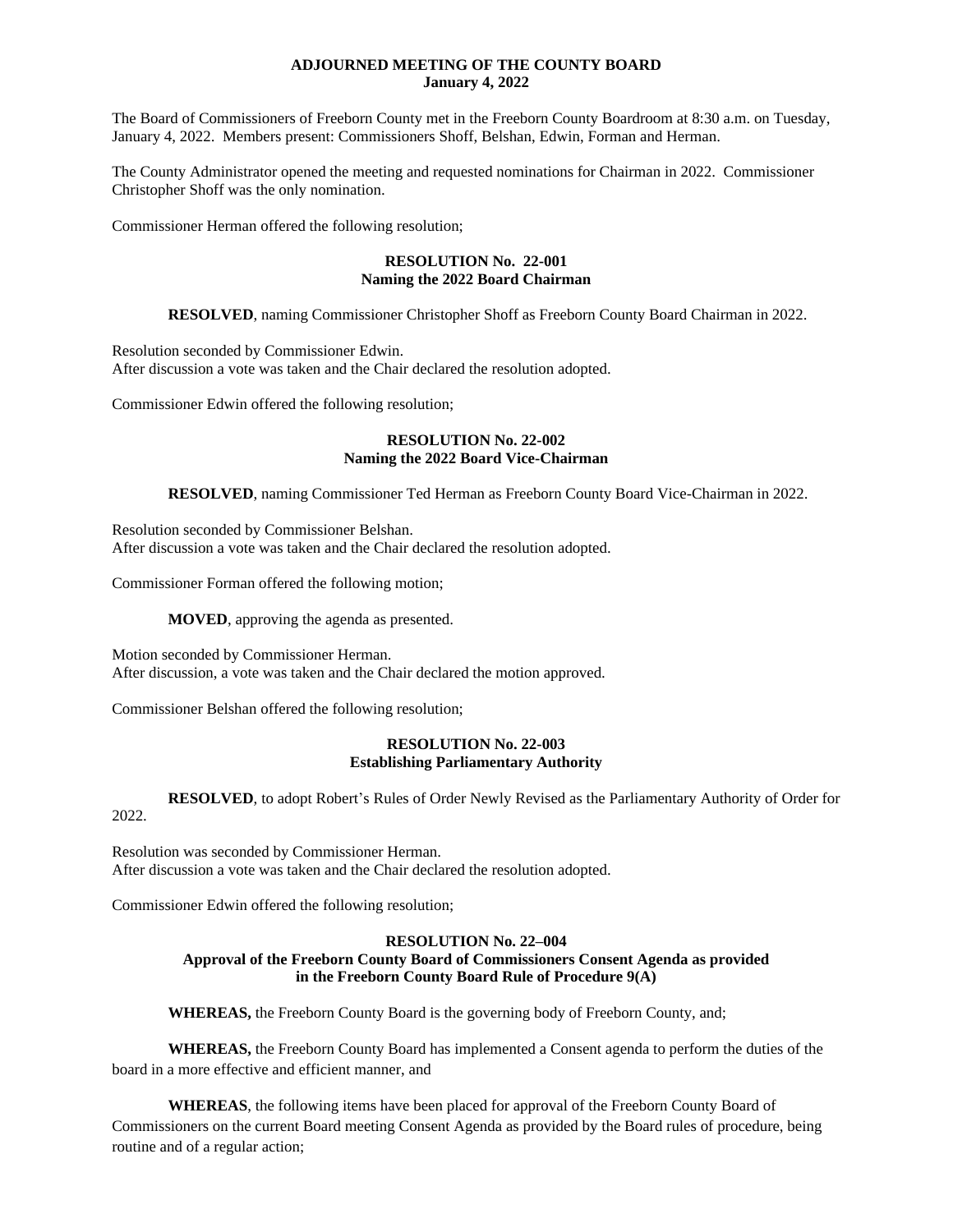### **NOW, THEREFORE BE IT RESOLVED,** to place the following are hereby approved for appropriate action:

#### 1) Approval of the December 21, 2021 and December 30, 2021 minutes

Resolution seconded by Commissioner Forman.

After discussion a vote was taken and the Chair declared the resolution adopted.

The Commissioners provided Board Committee updates.

Chairman Shoff asked if there was any public comment and there was none.

Commissioner Herman offered the following resolution;

#### **RESOLUTION No. 22-005 Authorizing Banks**

Resolved, that Citizens Community Federal Bank, Albert Lea; US Bank and US Bancorp Investments, Inc. Albert Lea; Wells Fargo Bank Minnesota, Albert Lea; Security Bank Minnesota, Albert Lea and Alden; Home Federal Savings Bank, Albert Lea; Produce State Bank, Albert Lea, Glenville; Farmers State Bank, Hartland, Albert Lea; State Bank of New Richland, New Richland; Columbus Bank and Trust, Columbus, Georgia; Multi-Bank Securities, Inc. (MBS), Southfield, Michigan; MII Life Incorporated, St. Paul, Minnesota; Wells Fargo Bank Minnesota Corporate Trust Services, Minneapolis, Minnesota; Wells Fargo Securities, LLC., Minneapolis, Minnesota; UBS Financial Services, Inc., Wayzata, MN; Minnesota Association of Governments Investing for Counties (Magic or the Fund) MN; Commerce Bank, Geneva; Moreton Capital Markets, Excelsior, Minnesota; (herein called the "Bank"), be and are hereby designated as depositories of Freeborn County (Herein called the "Depositor") with authority to accept or receive at any time for the credit of the Depositor deposits by whosoever made, of funds and other property in whatever form or manner transferred or endorsed, open or cause to be opened one or more accounts with the Bank on such terms, conditions and agreements as the Bank may now or hereafter require and to make any other agreements deemed advisable in regard to any of the foregoing.

 Resolved further, that checks drafts or other orders for the payment, transfer or withdrawal of any of the funds or other property of the otherwise authorized, by any one (1 or 2) of the following named individuals: Pat Martinson, JoDee Lestrud, Kelly Hendrickson, Dawn Drescher, Noel Ahnemann (JoDee Lestrud, Kelly Hendrickson, Dawn Drescher or Noel Ahnemann will sign for Pat Martinson) and the Bank is hereby authorized to pay and charge to the account of the Depositor any such checks, drafts or other orders so assigned or otherwise authorized, including those payable to the individual order of the person or persons signing or otherwise authorizing the same and including also those payable to the persons who signed such checks, drafts or other withdrawal orders or otherwise authorized such persons may authorize payment, transfer or withdrawal by oral or telephonic directions to the bank complying with such roles and regulations relating to such authorization as the bank may communicate to the Depositor from time to time.

 Resolved further, that the person(s) so authorized to sign be and are hereby authorized and empowered, on behalf of the Depositor, to transact any and all other business with and through the Bank which such person(s) may at any time deem to be advisable, including, without limiting the generality of the foregoing, authority to purchase certificates of deposit and to enter into deposit agreements, safe deposit agreements, lock-box agreements, night depository agreements, freight payment service processing service agreements offered by the Bank, and, in reference to any such business, to make any and all agreements and to execute and deliver to the Bank and all contracts and other writing which such person(s) may deem to be necessary or desirable.

 Resolved further, that the Auditor-Treasurer shall certify to the Bank the names and signatures (either actual or any form or forms of facsimile or mechanical signatures adopted by the person authorized to sign) of the persons named above and such certifying officer shall from time to time hereafter, upon a change in the facts so certified, immediately certify to the Bank the names and signature (actual or facsimile) of the persons then authorized to sign or to act; the Bank shall be full protected in relying on such certificate and on the obligation of the certifying officer (set forth above) to immediately certify to the Bank any change in any facts so certified, and the Bank shall be indemnified and saved harmless by the Depositor from any claims, demands, expenses, loss or damage resulting from or growing out of honoring or relying on the signature of other authority (whether or not property used and, in the case of any facsimile signature, regardless of when or by whom or by what means such signature may have been made or affixed) of any officer or person whose name and signature was so certified, or refusing to honor any signature or authority not so certified.

 Resolved further, that these resolutions shall continue in force until express written notice of their rescission or modification has been furnished to and received by the Bank.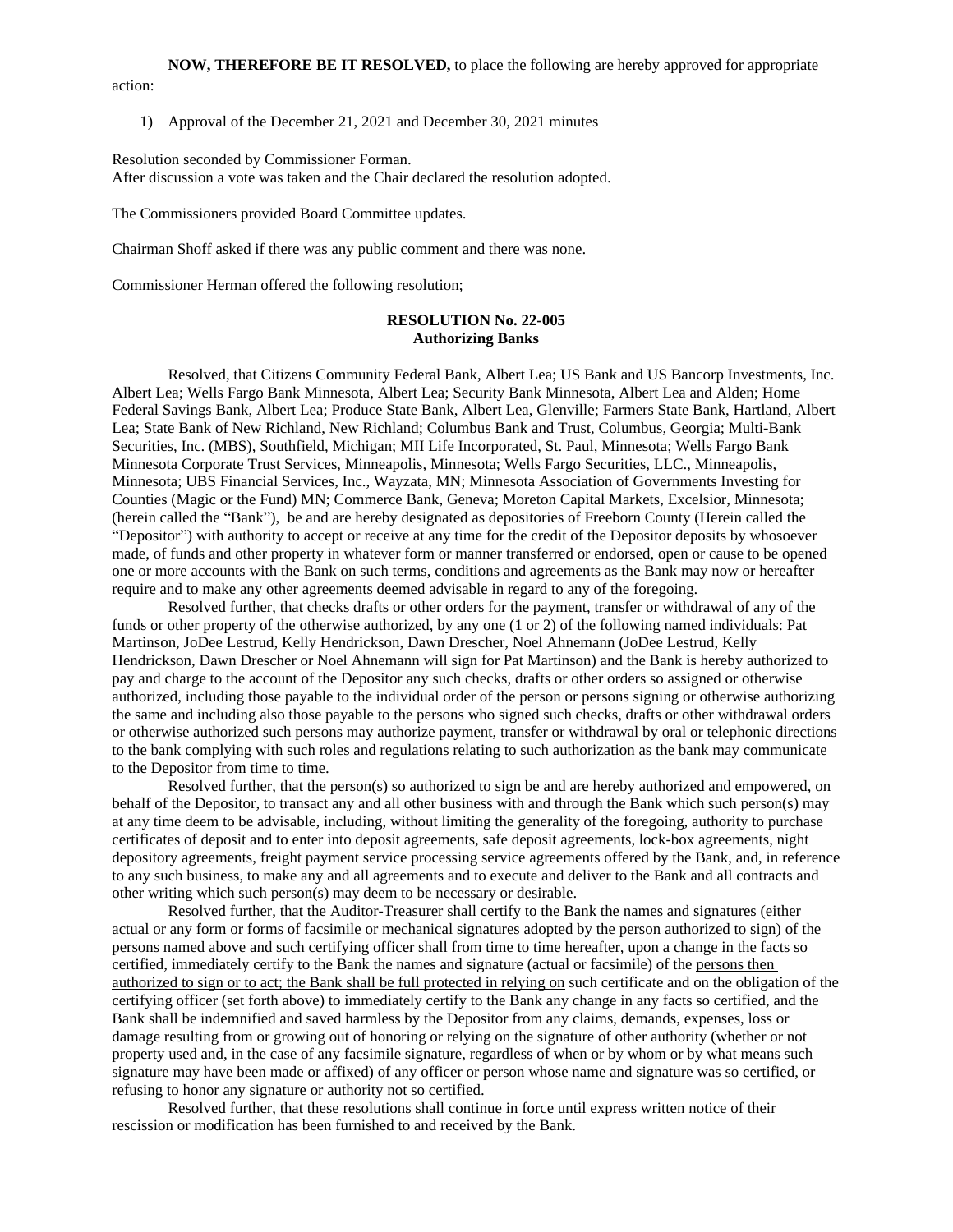Resolved further, that any and all transactions by or in behalf of the Depositor with the Depositor with the Bank prior to the adoption of this resolution be, and the same hereby are, in all respects ratified, approved and confirmed.

 The transfer or withdrawal of funds on deposit in any of the aforementioned institutions, by check, shall be by the signatures of the following officers or their alternatives;

| Pat Martinson, Auditor-Treasurer        |
|-----------------------------------------|
|                                         |
| JoDee Lestrud, Deputy Auditor-Treasurer |

Kelly Hendrickson, Chief Deputy Aud-Treas\_\_\_\_\_\_\_\_\_\_\_\_\_\_\_\_\_\_\_\_\_\_\_\_\_

Dawn Drescher, Deputy Auditor-Treasurer\_\_\_\_\_\_\_\_\_\_\_\_\_\_\_\_\_\_\_\_\_\_\_\_\_\_\_

Noel Ahnemann, Deputy Auditor-Treasurer\_\_\_\_\_\_\_\_\_\_\_\_\_\_\_\_\_\_\_\_\_\_\_\_\_\_

 A transfer of funds by wire or electronic fund transfer in any of the aforementioned institutions may also be affected by use of a signature or facsimile signatures of Pat Martinson, County Auditor-Treasurer, and JoDee Lestrud, Deputy Auditor-Treasurer, Kelly Hendrickson, Chief Deputy Auditor-Treasurer, Dawn Drescher, Deputy Auditor-Treasurer and Noel Ahnemann, Deputy Auditor-Treasurer.

Resolution seconded by Commissioner Edwin. After discussion a vote was taken and the Chair declared the resolution adopted.

Commissioner Edwin offered the following resolution;

# **RESOLUTION No. 22-006 Change Fund / Impress Cash Fund**

**BE IT RESOLVED,** that the sum of \$2,215.00 is hereby appropriated out of the General Revenue Fund of Freeborn County for the purpose of creating a Change Fund/Impress Cash Fund to the following listed departments as custodians of these funds in Freeborn County:

|                          |                          | Custodian #1           | Custodian #2      | Custodian #3         |
|--------------------------|--------------------------|------------------------|-------------------|----------------------|
| <b>County Treasurer</b>  | \$1,000.00               | Pat Martinson          | Kelly Hendrickson |                      |
| County Recorder          | 240.00<br>\$             | Kelly Callahan         | Nancy Hoium       |                      |
| Co. Auditor/License Ctr. | S.<br>550.00             | Pat Martinson          | Brenda Jensen     |                      |
| County Sheriff           | 350.00<br>\$.            | Kurt Freitag           | Terri Zabrocki    | <b>Jess Dreyling</b> |
| County Public Health     | \$<br>25.00              | <b>Sue Yost</b>        | Anita Majerus     | Natalie Loock        |
| Dept. of Human Services  | 50.00<br>S<br>\$2,215.00 | <b>Suzanne Nerison</b> | Waylon Welvaert   | Doug Miller          |

**BE IT FURTHER RESOLVED,** that the sum of \$500.00 be drawn upon the General Revenue Fund of Freeborn County for the purpose of creating a Petty Cash Fund held by the Auditor-Treasurer's Office with Pat Martinson and Kelly Hendrickson as custodians. This petty cash fund is to be used to reimburse various departments in Freeborn County for incidental postage paid for county business.

**BE IT FURTHER RESOLVED**, that the sum of \$100.00 be drawn upon the General Revenue Fund of Freeborn County for the purpose of creating a Petty Cash Fund held by the Sheriff's Office with Kurt Freitag, Terri Zabrocki and Jess Williamson as custodians. This petty cash fund is to be used to reimburse the Sheriff's Department for Alcohol and Tobacco Compliance checks held in the county.

Resolution seconded by Commissioner Forman. After discussion, a vote was taken and the Chair declared the resolution approved.

Commissioner Forman offered the following resolution: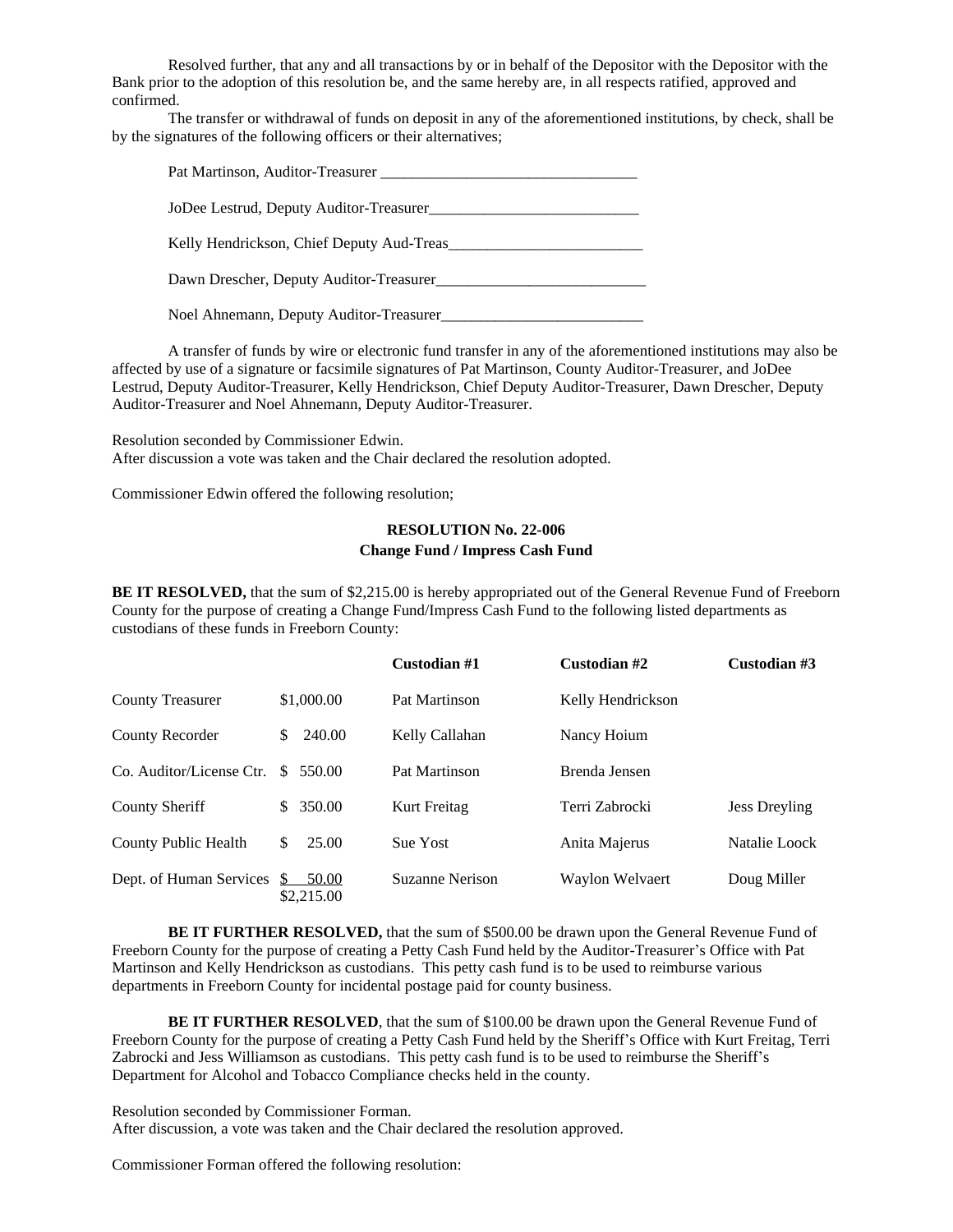#### **RESOLUTION No. 22-007 Absentee, UOCAVA and Mail Ballot Board Establishment**

**WHEREAS,** Freeborn County is required by Minnesota Statute 203B.121, Subd. 1 to establish a County Absentee Ballot Board, UOCAVA Ballot Board and Mail Ballot Board; and

**WHEREAS,** this authorization will bring uniformity in the processing of accepting or rejecting returned absentee, UOCAVA and mail ballots to the Freeborn County Auditor-Treasurer that would consist of a sufficient number of election judges as provided in Sections 204B.19 to 204B.22; and

**WHEREAS,** this will eliminate the need for election judges to perform this technical and time consuming task on election day wherein the county absentee ballot board can begin this process 46 days prior to an election; and

**WHEREAS,** this will speed the processing of accepted absentee ballots delivered to the precincts to be incorporated into the vote counts on election day; giving election judges more available time for the voters at the polls; and

**THEREFORE, BE IT RESOLVED THAT,** the Freeborn County Board of Commissioners hereby authorize the Freeborn County Auditor-Treasurer to implement a County Absentee Ballot Board, UOCAVA Ballot Board and Mail Ballot Board that would consist of a sufficient number of election judges as provided in sections 204B.19 to 204B.22 to perform the task.

| Commissioner |       | VOTE           |
|--------------|-------|----------------|
| Edwin        | FOR X | <b>AGAINST</b> |
| Belshan      | FOR X | <b>AGAINST</b> |
| Forman       | FOR X | AGAINST        |
| <b>Shoff</b> | FOR X | AGAINST        |
| Herman       | FOR X | <b>AGAINST</b> |

Resolution was seconded by Commissioner Edwin.

After discussion, a vote was taken and the Chair declared the resolution approved.

Commissioner Forman offered the following resolution:

#### **RESOLUTION No. 22-008 Approving the Transfer of Cash Balance**

**RESOLVED**, that the Freeborn County Board of Commissioners authorize the transfer of any cash balance and delinquent tax and penalties from the G.O. Armor Radio Bond Fund to the County General Fund.

Further resolve that this action is being taken due to the satisfaction of the Armor Radio Bond debt obligation.

Resolution was seconded by Commissioner Herman. After discussion, a vote was taken and the Chair declared the resolution approved.

Commissioner Edwin offered the following resolution:

# **RESOLUTION No. 22-009 Freeborn County Crop Damage Rate for 2022 – Standing Crop Freeborn County Drainage Ditches**

**WHEREAS,** it is the policy of Freeborn County to set a rate of pay for crop damages that may occur due to repair, improvement, or construction projects involving county drainage ditches;

**WHEREAS,** the yield is determined by using a three year average yield for Freeborn County from data received from the USDA (National Agricultural Statistics Services);

**WHEREAS,** the sale price is determined by using an average sale price for "new crop" corn and beans from three local elevators on December 29, 2021;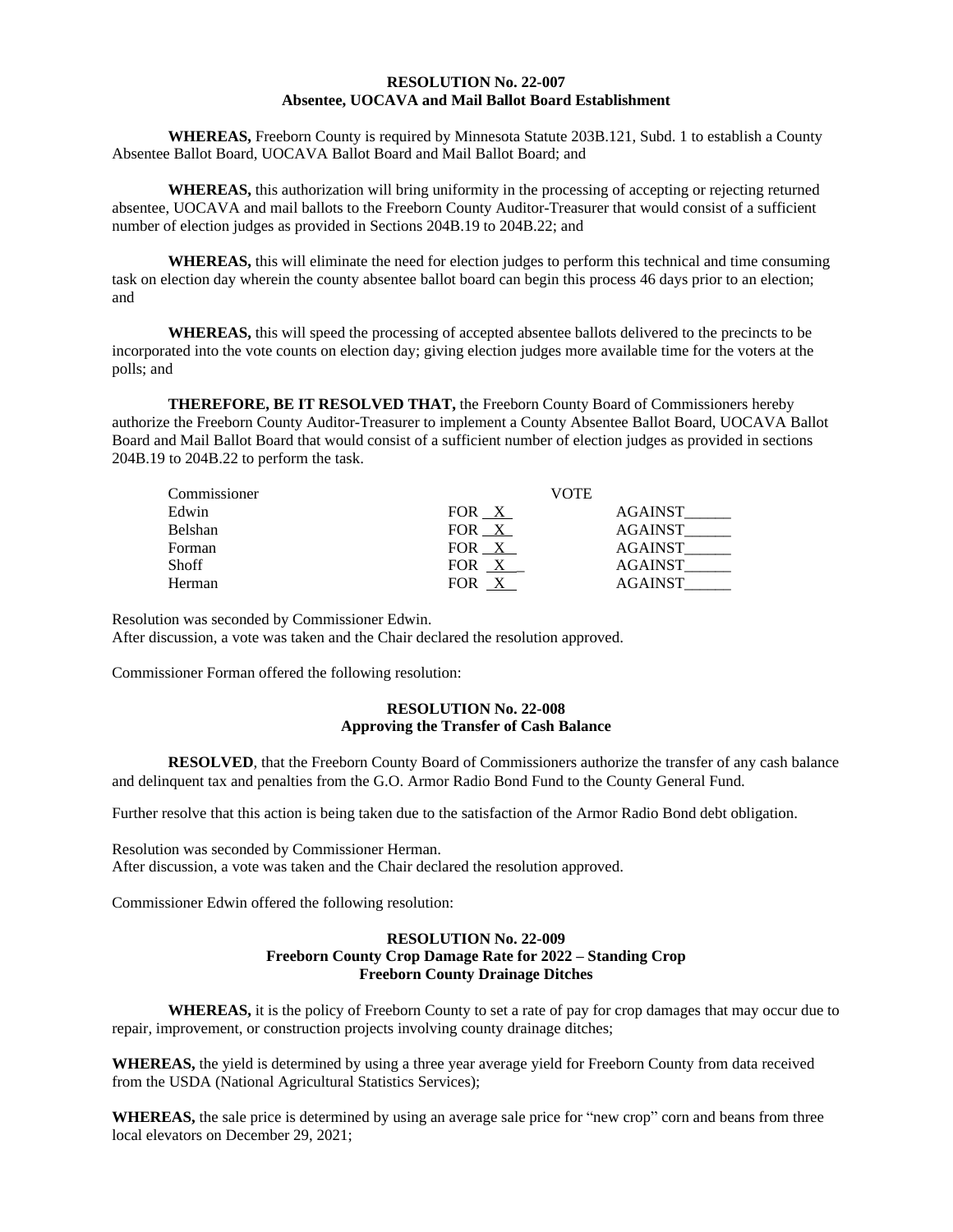**BE IT RESOLVED,** the following rates will be in place for 2022;

| Corn Damage Rate | 187.8 bushels $\omega$ \$5.10 = \$958 per acre |  |
|------------------|------------------------------------------------|--|
| Bean Damage Rate | 53.0 bushels @ $$12.02 = $637$ per acre        |  |

Resolution was seconded by Commissioner Herman.

After discussion, a vote was taken and the Chair declared the resolution approved.

Commissioner Herman offered the following resolution:

### **RESOLUTION No. 22-010 Freeborn County Crop Damage Rate for 2022 – Not Planted Freeborn County Drainage Ditches**

**WHEREAS,** it is the policy of Freeborn County to set a rate of pay for crop damages that may occur due to repair, improvement, or construction projects involving county drainage ditches;

**WHEREAS,** in anticipation of an upcoming project the County may occasionally ask a landowner not to plant the area to be worked on. This gives the contractor more time to complete projects and may also result in better quotes;

**BE IT RESOLVED,** the rate of pay for not planted acres is \$440.00 per acre. This rate is based off from an average annual rental rate of approximately \$250;

- The first year the unplanted acres would have no yield
- The second year yield reduction would be approximately 50% because the soil has been disturbed
- The third year yield reduction would be approximately 25% because the soil has been disturbed
- The fourth year the yield should be back to normal

Resolution was seconded by Commissioner Forman. After discussion, a vote was taken and the Chair declared the resolution approved.

Commissioner Edwin offered the following resolution:

### **RESOLUTION No. 22-011 2022 Renewal of Legal Services Agreement with Rinke Noonan to Provide Legal Counsel to the Freeborn County Drainage Authority**

**WHEREAS,** Rinke Noonan Attorneys at Law provide legal counsel to Freeborn County (Drainage Authority) in its capacity as the public drainage authority under Minnesota Statutes, chapter 103E;

**WHEREAS,** Rinke Noonan has been engaged to represent the Drainage Authority on a monthly retainer and hourly services basis for the purpose of advising it on matters related to its duties, authorities and responsibilities as the public drainage authority for Freeborn County pursuant to Minnesota Statutes , chapter 103E;

**WHEREAS,** Rinke Noonan Attorneys at Law has provided terms of their public drainage authority representation for Freeborn County in the 2022 year;

**BE IT RESOLVED,** Freeborn County will continue its monthly retain and hourly services agreement set forth and described in the agreement dated November 12, 2021 presented to Freeborn County by Rinke Noonan Attorneys at Law.

Resolution was seconded by Commissioner Herman. After discussion, a vote was taken and the Chair declared the resolution approved.

Commissioner Herman offered the following resolution:

### **RESOLUTION No. 22-012 Accepting the Resignation of Glen Strom**

**WHEREAS,** the Freeborn County Sheriff's Office has the responsibility for providing a quality service with integrity and accountability to the citizens of Freeborn County;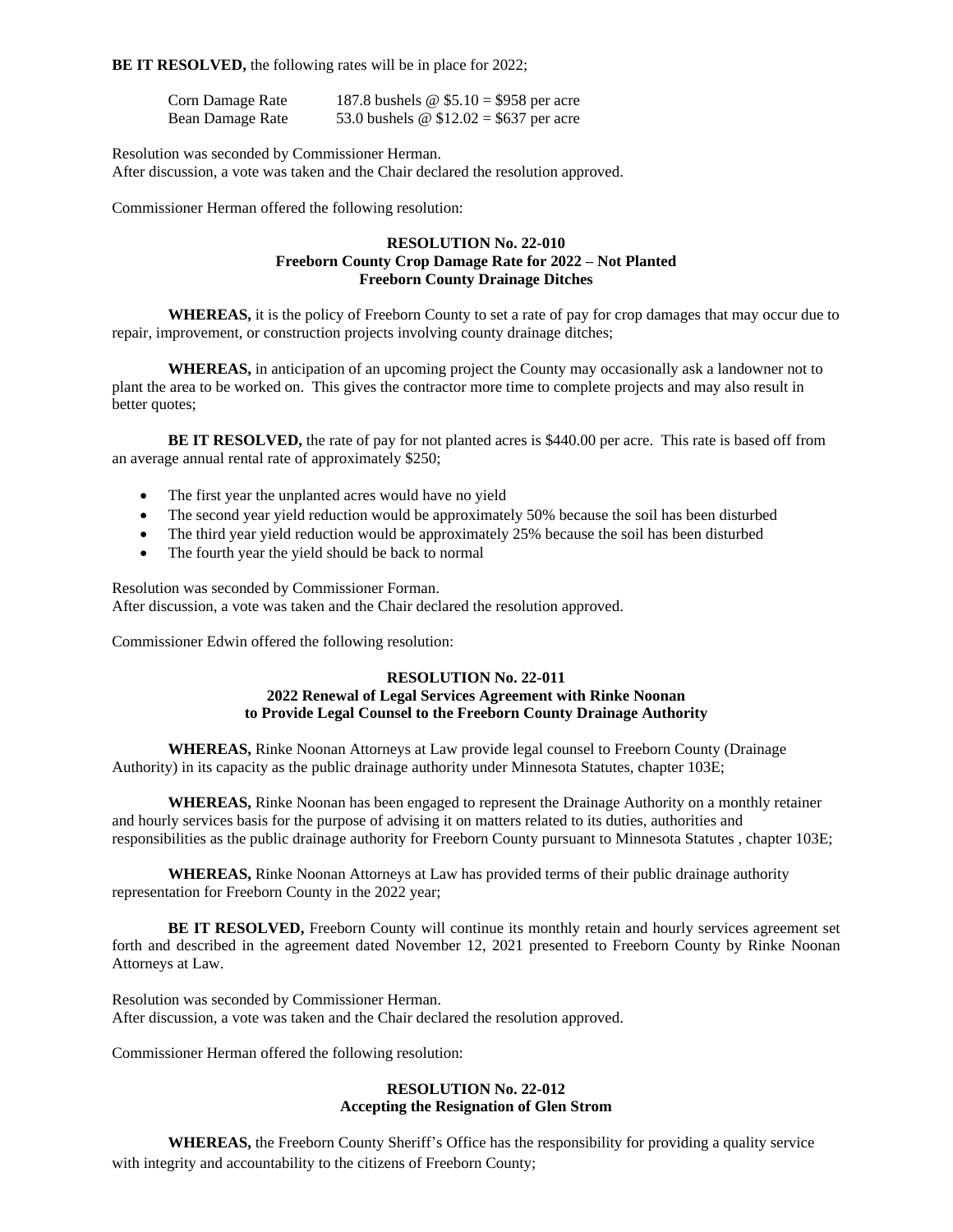**WHEREAS,** the Freeborn County Board is the appointing authority for all county employees;

WHEREAS; Glen Strom has been employed as a Patrol Deputy since May 19<sup>th</sup>, 2008 and is resigning his position effective January 25<sup>th</sup>, 2022,

**NOW, THEREFORE BE IT RESOLVED,** to accept the resignation of Glen Strom as a Freeborn County Patrol Deputy effective on or about January 25<sup>th</sup>, 2022.

Resolution was seconded by Commissioner Forman. After discussion, a vote was taken and the Chair declared the resolution approved.

Commissioner Herman offered the following resolution:

#### **RESOLUTION No. 22-013 Permission to Fill the Freeborn County Patrol Deputy Position**

**WHEREAS,** the Freeborn County employees have the responsibility for providing quality service with integrity and accountability to the citizens of Freeborn County;

**WHEREAS,** the Freeborn County Board is the appointing authority for all county employees, and;

WHEREAS, Glen Strom, Freeborn County Patrol Deputy has resigned his position effective January 25<sup>th</sup>, 2022;

**NOW, THEREFORE BE IT RESOLVED,** that the board approves the filling of the vacant Freeborn County Patrol Deputy position.

Resolution was seconded by Commissioner Edwin. After discussion, a vote was taken and the Chair declared the resolution approved.

Commissioner Forman offered the following resolution:

### **RESOLUTION No. 22-014 Approval to Create and Fill an Office Support Specialist Position in the County Attorney's Office**

**Whereas,** the Freeborn County Board is the hiring authority for Freeborn County and for all Freeborn County employees;

**Whereas,** during the 2022 budgeting cycle the board approved the creation of a new Office Support Position in the County Attorney's office;

**Now, Therefore Be It Resolved,** the Freeborn County Board of Commissioners approves the creation and filling of the Office Support Position in the County Attorney's Office.

Resolution was seconded by Commissioner Edwin. After discussion, a vote was taken and the Chair declared the resolution approved.

Commissioner Belshan offered the following resolution:

### **RESOLUTION No. 22-015 Setting 2022 Board Meeting Dates and Times**

**RESOLVED**, setting 2022 board meetings at 8:30 am and the first and third Tuesday of each month.

Resolution was seconded by Commissioner Herman. After discussion, a vote was taken and the Chair declared the resolution approved.

Commissioner Herman offered the following resolution: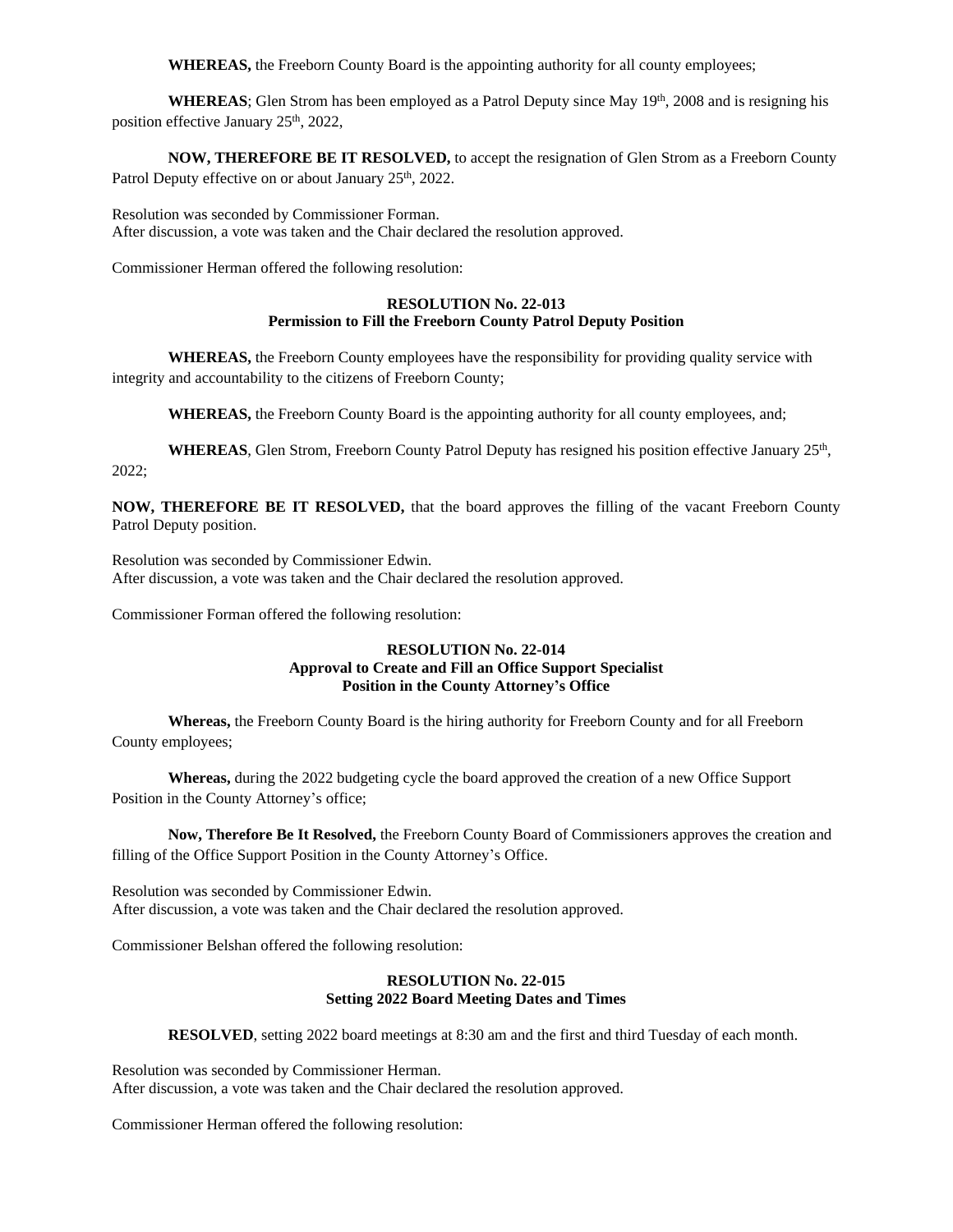#### **RESOLUTION No. 22-016 Appointing the Official Freeborn County Newspaper for 2022**

WHEREAS, Minnesota Statute 331A.04 requires a DESIGNATION OF A NEWSPAPER FOR OFFICIAL PUBLICATIONS; and,

WHEREAS, the Albert Lea Tribune is the only newspaper that meets the requirements as set by Minnesota Statute 331A.04; and

WHEREAS, The Albert Lea Tribune has presented a proposal for rates for publication for the year 2022 including all legal and public notices;

NOW, THEREFORE, BE IT RESOLVED that the Albert Lea Tribune is hereby designated as the official newspaper of Freeborn County.

Resolution was seconded by Commissioner Forman. After discussion, a vote was taken and the Chair declared the resolution approved.

Commissioner Forman offered the following resolution:

### **RESOLUTION No. 22-017 Allow Payment of Certain Incidental Expenses**

**NOW THEREFORE BE IT RESOLVED,** As provided by MS.375.162, payment for that certain incidental expenses which include but not limited to: utilities, fuel, freight, contractual, postage, discounted early payments, legal service fees, fees for documents needed as evidence and action taken as a fiduciary for Freeborn County funds be allowed for payment prior to a regular Board meeting, provided such claims be included along with other claims presented as the next regular Board meeting.

Resolution was seconded by Commissioner Edwin. After discussion, a vote was taken and the Chair declared the resolution approved.

Commissioner Edwin offered the following resolution:

# **RESOLUTION No. 22-018 Approving Contract with David Claussen for Ditch Inspector Services**

**WHEREAS,** the Freeborn County Ditch Authority has recognized a need for ditch inspector services, and;

**WHEREAS**, the Freeborn County Board Ditch Authority desires to have contract with David Claussen for the services specified in the Freeborn County Ditch Inspector Contract,

#### **Now, therefore be it Resolved,** that the Freeborn County Ditch Authority hereby approves a 1 year

contract with David Claussen to provide ditch inspector duties effective January 1, 2022 through December 31, 2022 as presented.

Resolution was seconded by Commissioner Belshan. After discussion, a vote was taken and the Chair declared the resolution approved.

Commissioner Edwin offered the following resolution:

### **RESOLUTION No. 22-019 Approving Contract with Cody Fox for Ditch Inspector Services**

**WHEREAS,** the Freeborn County Ditch Authority has recognized a need for ditch inspector services, and;

**WHEREAS**, the Freeborn County Board Ditch Authority desires to continue the contract with Cody Fox for the services specified in the Freeborn County Ditch Inspector Contract,